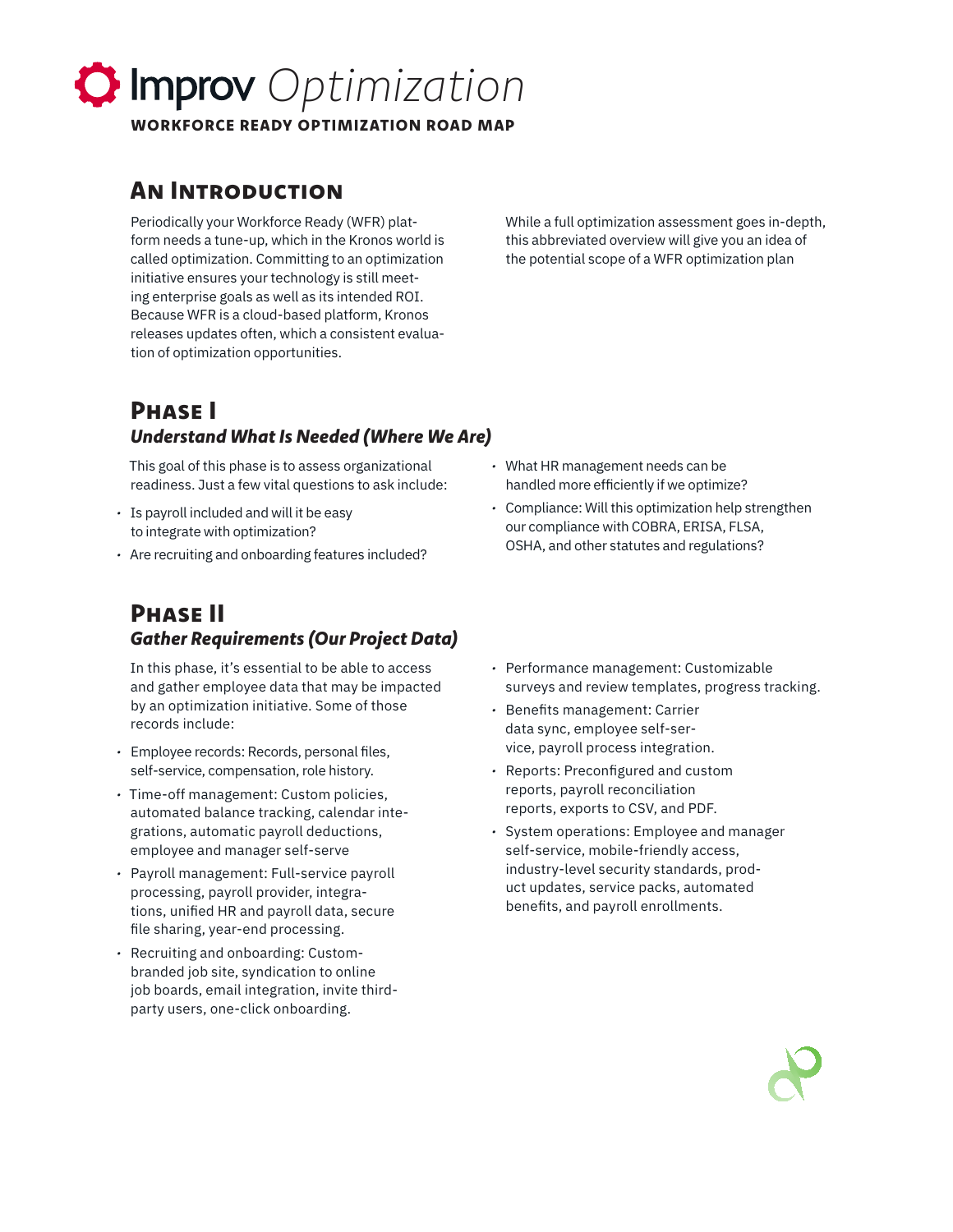# Phase III *Plan and Define Objectives (Where We Want to Be)*

In this phase we identify the organizational processes and/or pain points your WFR platform should be able to resolve. This phase should:

- *•* Identify organizational processes/challenges WFR can address and what it can't.
- *•* Identify existing WFR functionality and what functionality doesn't exist.
- *•* Establish an optimization timeline that can be modified as research evolves.
- *•* Discuss the potential need for Change Management as part of your overall optimization budget.

### Phase IV *Involve Stakeholders (The People the Project Will Impact)*

Getting everyone on board will be critical to the success of any optimization plan. Clear communication and inclusion of stakeholders will be essential. Be sure to:

- *•* Present the business case for your new WFR Optimization Plan to upper management (organizational benefits, estimated budget and timeline, cost/benefits analysis, the opportunity cost for not investing in an optimization).
- *•* Meet with all future users of the optimization to discuss how the new system will benefit their working lives and to get some feedback on your tentative training plan.

# Phase V

#### *Create Your Internal Project Team (The Project Rock Stars)*

Behind every successful project is a carefully chosen, well-organized project team. Identify individuals who have the time, skills, and enthusiasm to see the project through. Build your team by asking:

- *•* What are the different functional roles for the project team?
- *•* How many people must possess each essential skill set for the project to progress on your required timeline?
- *•* Which team members will be assigned full time and which team members will be rotating from their other duties within your organization? What will be the time requirements for these rotating employees?
- *•* Identify and hire certified Kronos strategic support/planning/implementation consultants.

# Phase VI *Create a Process Map for Executing Optimization (Let's Get It Done)*

This phase is in response to the findings of the preceding steps. Now that you've identified what functionality enhancements are needed to get your WFR platform from Here to There, a map will launch your optimization plan. This phase includes:

- *•* Preparation: Launch your optimization initiative on a good note. Prepare the project team and have a pre-launch team dinner or outing for team building (this doesn't have to be costly).
- *•* Implementation planning: This step includes data

integration and migration from all internal and external sources, HR workflow, and processes creation.

- *•* Going live: Final pre-live testing, begin training of all system users, integration into operations in phases by the functional team, manage transition within the organization and HR department.
- *•* Post-live evaluation and support: Assign internal support staff and begin long-term support contracts with your chosen Kronos partner. Also, assess system performance against original project objectives.